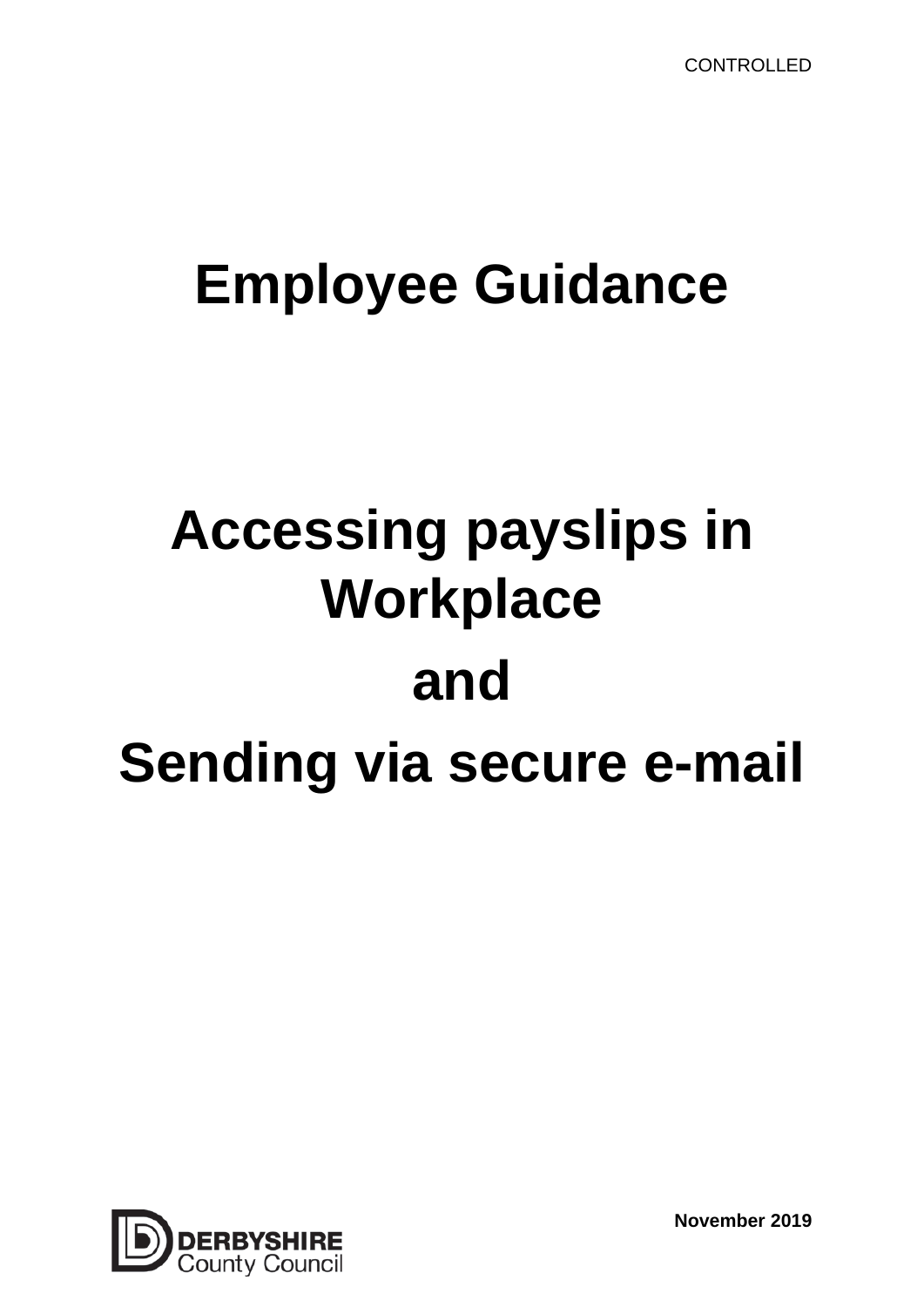#### **Viewing your electronic payslip**

Please ensure you view your electronic payslip every month to ensure your pay is correct. If you think that your pay is incorrect please call the Shared Services Centre on 01629 535119 or 35119 if you are making the call from a VOIP telephone.

To access your payslip you should login to Workplace using your employee number and password as normal.

In Employee Self-Service, click on the link 'Benefits and Payment'

| w                        | https://workplace.webapp.derbyshire.local/irj/portal/                                                                                                                    |                                                                                                                                                     |                     | $-AC$                | Search                                                                  | $\rho$ - $\hat{w}$ $\hat{w}$ $\circledcirc$ |
|--------------------------|--------------------------------------------------------------------------------------------------------------------------------------------------------------------------|-----------------------------------------------------------------------------------------------------------------------------------------------------|---------------------|----------------------|-------------------------------------------------------------------------|---------------------------------------------|
| derbyshire.gov.uk        |                                                                                                                                                                          | Dverview - SAP NetWeaver  X                                                                                                                         |                     |                      |                                                                         |                                             |
| <b>SAP</b>               |                                                                                                                                                                          |                                                                                                                                                     |                     |                      |                                                                         | Log off                                     |
|                          | Back Forward History Favorites Personalize View Help                                                                                                                     |                                                                                                                                                     |                     |                      |                                                                         | Welcome:                                    |
|                          |                                                                                                                                                                          | $\sim$                                                                                                                                              |                     |                      |                                                                         |                                             |
| Manager Self-Service     | Employee Self-Service                                                                                                                                                    | <b>BW Reports</b>                                                                                                                                   |                     |                      |                                                                         |                                             |
| Overview Employee Search | Working Time                                                                                                                                                             | Benefits and Payment<br>Personal Information                                                                                                        | Travel and Expenses |                      | Life and Work Events                                                    |                                             |
|                          | Employee Self-Service > Overview > Overview                                                                                                                              |                                                                                                                                                     |                     |                      |                                                                         | Full Screen   Options =                     |
| Overview                 |                                                                                                                                                                          |                                                                                                                                                     |                     |                      |                                                                         |                                             |
|                          | Employee Self-Service applications provide you with<br>easy access to information and services for employees.<br>This page gives you an overview of the entire offering. |                                                                                                                                                     |                     | User Settings        |                                                                         |                                             |
| Council.                 | <b>Employee Search</b>                                                                                                                                                   | Search for employees by name and find basic information about colleagues in the<br>Maintain personal information and make it available Councilwide. |                     | <b>Working Time</b>  | Record your working times, plan your leave, and display your time data. |                                             |
| Quick Links<br>Who's Who | Change Own Data                                                                                                                                                          |                                                                                                                                                     |                     |                      |                                                                         |                                             |
|                          | <b>Benefits and Payment</b><br>Display your salary statement.                                                                                                            |                                                                                                                                                     |                     | Personal Information | Manage your addresses, bank information and emergency contact details.  | $\check{ }$                                 |

Under Payment, click on the link 'Salary Statement' to go to your latest payslip.

|                                                                          | https://workplace.webapp.derbyshire.local/irj/portal/ | AC<br>Search<br>v.                                                                              | 价太数 ◎<br>, ۹            |
|--------------------------------------------------------------------------|-------------------------------------------------------|-------------------------------------------------------------------------------------------------|-------------------------|
| derbyshire.gov.uk                                                        | $\overline{z}$ Benefits and Payment - SAP $\times$    |                                                                                                 |                         |
| <b>SAP</b>                                                               |                                                       |                                                                                                 | Log off                 |
| History Favorites Personalize View Help<br>$4$ Back<br>Forward »         |                                                       |                                                                                                 | Welcome:                |
| <b>Employee Self-Service</b><br>Manager Self-Service                     | Г<br><b>BW Reports</b>                                |                                                                                                 |                         |
| Employee Search<br><b>Working Time</b><br>Overview                       | <b>Benefits and Payment</b><br>Personal Information   | Life and Work Events<br><b>Travel and Expenses</b>                                              |                         |
| Employee Self-Service > Benefits and Payment > Benefits and Payment      |                                                       |                                                                                                 | Full Screen   Options = |
| Payment<br><b>Salary Statement</b><br>View your latest salary statement. |                                                       | <b>Additional Information:</b><br>Please do not print payslip unless it is absolutely necessary |                         |
|                                                                          |                                                       |                                                                                                 |                         |



**November 2019**

 $\vee$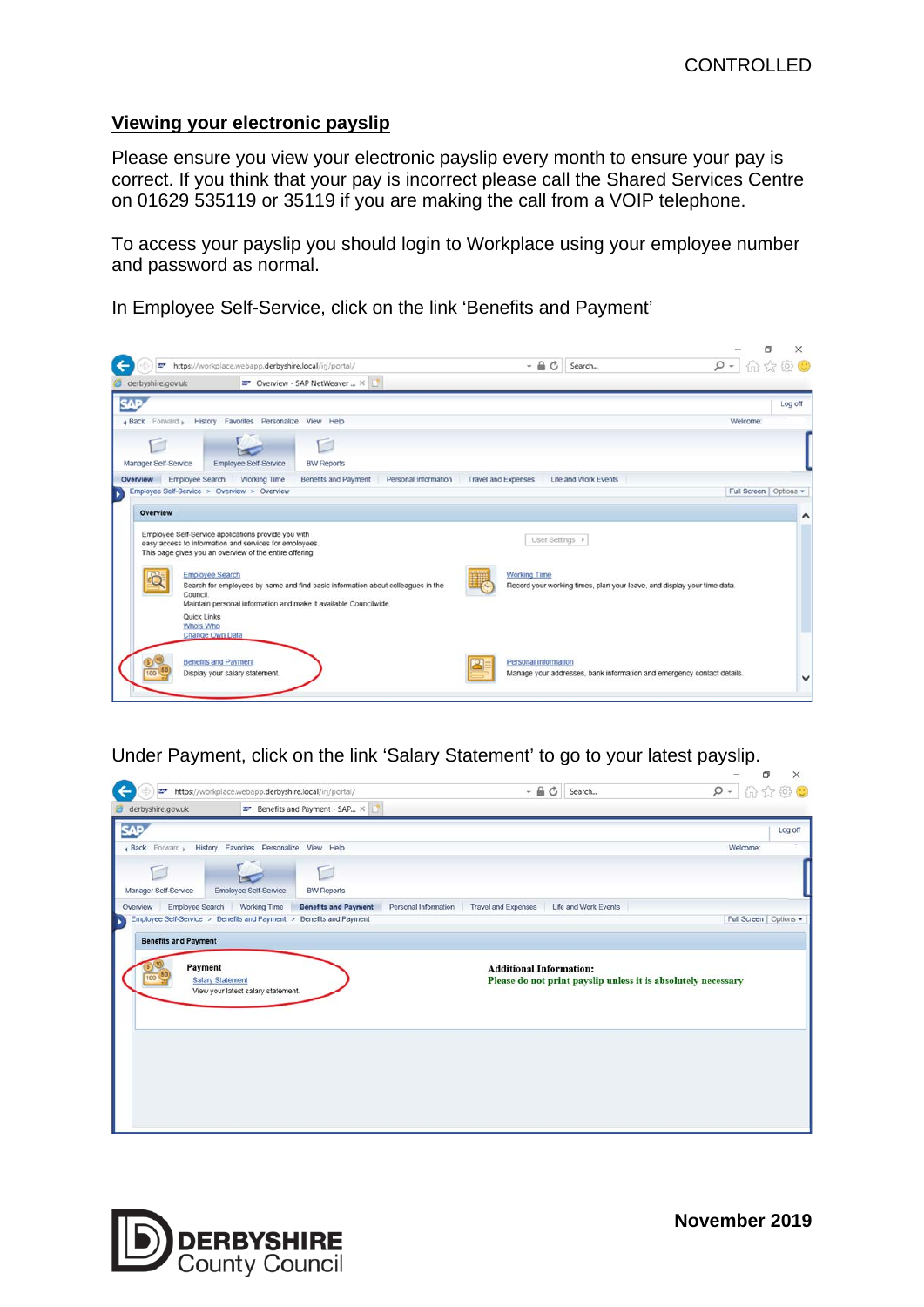Your latest payslip will show here automatically. You can scroll through any previous month's payslips by clicking on the links for previous/next salary statements. Payslips are available back to April 2010 through Workplace.

There are options to save and print payslips. Please do not print payslips at work unless it is absolutely necessary and there is a specific need to do so. You can always return to workplace to view payslips in the future.

If you wish to have a hard copy of your payslip please follow the step by step instructions below to e-mail a secure copy to your personal e-mail address.

#### **Secure or encrypted E-mail**

You can securely send a copy of your payslips to your personal e-mail address using the council's secure or encrypted e-mail functions. You must secure/encrypt the email before sending and double check the intended recipient e-mail address to make sure it is correct. It is your own responsibility to ensure that your personal e-mail account is secure and that payslips saved or printed on personal devices are kept secure.

#### **Secure E-mail method**

Sending copy payslips via the secure e-mail method will ensure your payslip will get to your e-mail address securely and you will be able to open your payslip without the need for additional login requirements.

Secure e-mail will only work if your e-mail service provider's system is operating to the relevant transport layer security (TLS) standard. If your e-mail fails you will need to send your payslip via the encrypted e-mail method.

#### **Encrypted E-mail method**

Sending copy payslips via the encrypted e-mail method will ensure your payslip is sent to your e-mail address securely.

To open an encrypted e-mail you will be required to login to your e-mail account again, or you may be required to obtain a 'one-time passcode' to open and view your payslip.

For further detailed guidance on the Council Secure Email Policy follow the link below:

[derbyshire.gov.uk/working-for-us/data/document-classification/email-classification](https://www.derbyshire.gov.uk/working-for-us/data/document-classification/email-classification/email-classification.aspx)

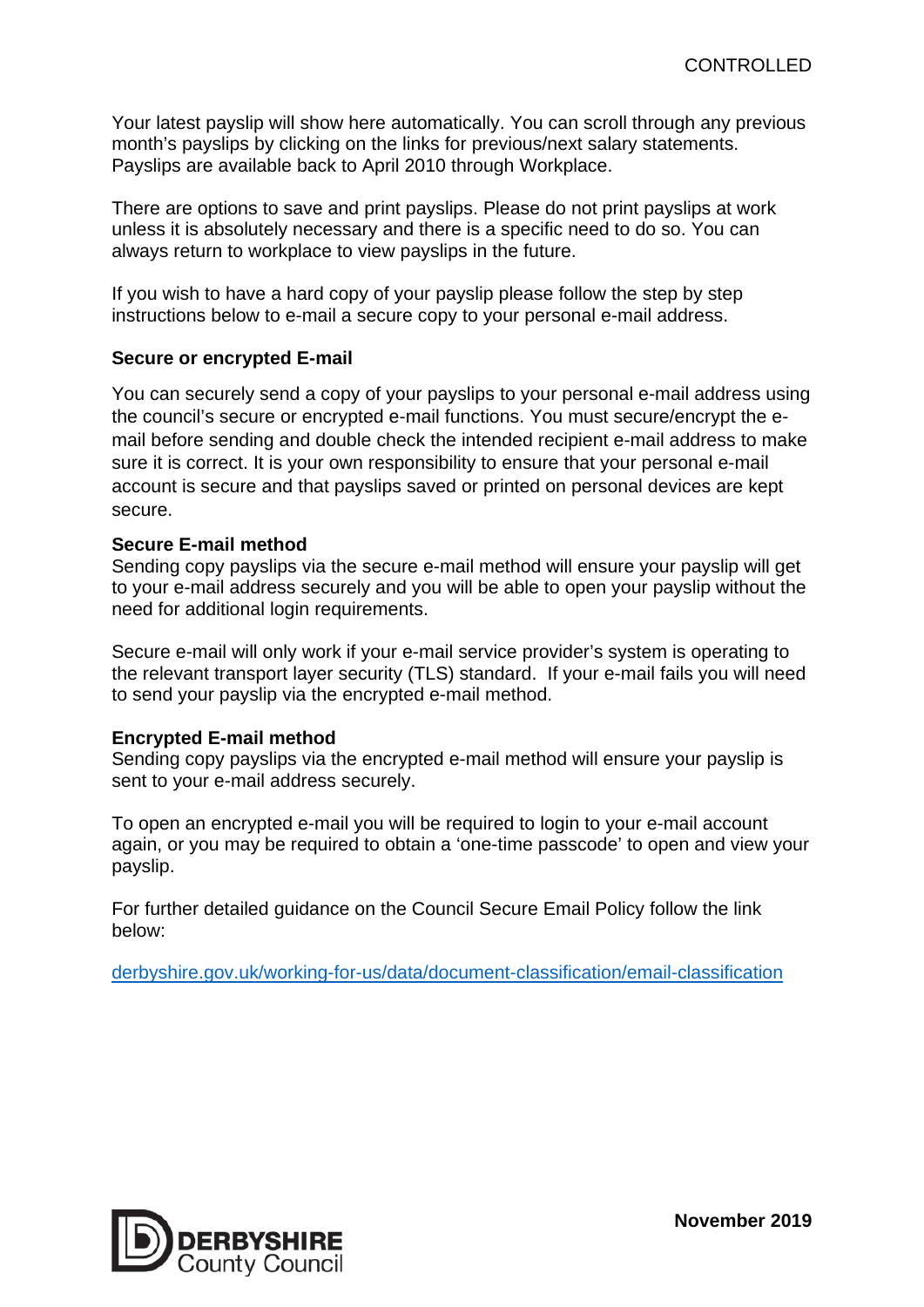#### **Step by step guide to send via secure and encrypted method**

Firstly drag your cursor over the payslip you wish to send, this will bring up the options menu box below (save, print, zoom in and out options and the required 'Show Adobe Acrobat Reader toolbar').

### Click on the **'Show Adobe Acrobat Reader toolbar'** as highlighted below

| e derbyshire.gov.uk                                |                                                       | Paycheck Enquiry Service - S. X                                                       |                                            |
|----------------------------------------------------|-------------------------------------------------------|---------------------------------------------------------------------------------------|--------------------------------------------|
| <b>SAP</b>                                         |                                                       |                                                                                       | Log off                                    |
| $\triangleleft$ Back                               | Forward History Favorites Personalize View Help       |                                                                                       | Welcome                                    |
|                                                    |                                                       | Г                                                                                     |                                            |
| Manager Self-Service                               | Employee Self-Service                                 | <b>BW Reports</b>                                                                     |                                            |
| Overview                                           | Employee Search Working Time                          | Benefits and Payment Personal Information<br>Travel and Expenses Life and Work Events |                                            |
|                                                    | Employee Self-Service > Benefits and Payment          |                                                                                       | Full Screen   Options $\blacktriangledown$ |
|                                                    | K Previous Salary Statement   Next Salary Statement ▶ | Exit                                                                                  |                                            |
| Smedley Street<br>MATLOCK<br>Derbyshire<br>DE4 3AG | County Hall - South Block                             | S CORE W2642-50 1<br>EW                                                               |                                            |

#### Click on the highlighted **'Share'** button.

|                                                                                                                                                                                                                                                     | $\times$<br>σ           |
|-----------------------------------------------------------------------------------------------------------------------------------------------------------------------------------------------------------------------------------------------------|-------------------------|
| $\triangle$<br>Ô<br>https://workplace.webapp.derbyshire.local/irj/portal/<br>Search<br><b>RP</b><br>$\overline{\mathbf{v}}$                                                                                                                         | Q<br>分女 # 0             |
| Paycheck Enquiry Service -  X                                                                                                                                                                                                                       |                         |
| <b>SAP</b>                                                                                                                                                                                                                                          | Log off                 |
| History Favorites Personalize View Help<br>Back Forward                                                                                                                                                                                             | Welcome:                |
| $\Box$<br>Manager Self-Service<br><b>Employee Self-Service</b><br><b>BW Reports</b>                                                                                                                                                                 |                         |
| <b>Working Time</b><br><b>Employee Search</b><br>Personal Information<br><b>Benefits and Payment</b><br><b>Travel and Expenses</b><br><b>Life and Work Events</b><br>Overview                                                                       |                         |
| Employee Self-Service > Benefits and Payment > Benefits and Payment<br>١                                                                                                                                                                            | Full Screen   Options ▼ |
| <b>Paycheck Enquiry Service</b>                                                                                                                                                                                                                     | ╭                       |
| <b>Show Overview</b><br>◀ Previous Salary Statement<br>Next Salary Statement<br>Exit                                                                                                                                                                |                         |
| 圕<br>⊜<br><b>山</b> Share<br>$_{\odot}$<br>$\circledast$<br>Œ<br>$\bowtie$<br>1 / 2                                                                                                                                                                  |                         |
| EW S CORE W2642-50 1<br>$\hat{\phantom{a}}$<br>₾<br>County Hall - South Block<br>Smedley Street<br>Comment<br>MATLOCK<br>Derbyshire<br>DE4 3AG<br>O)<br><b>A</b> Fill & Sign<br>Employee number<br>25.07.2019<br>Pay Date<br>Q<br>Tax Code<br>1248L | $\checkmark$            |
|                                                                                                                                                                                                                                                     |                         |

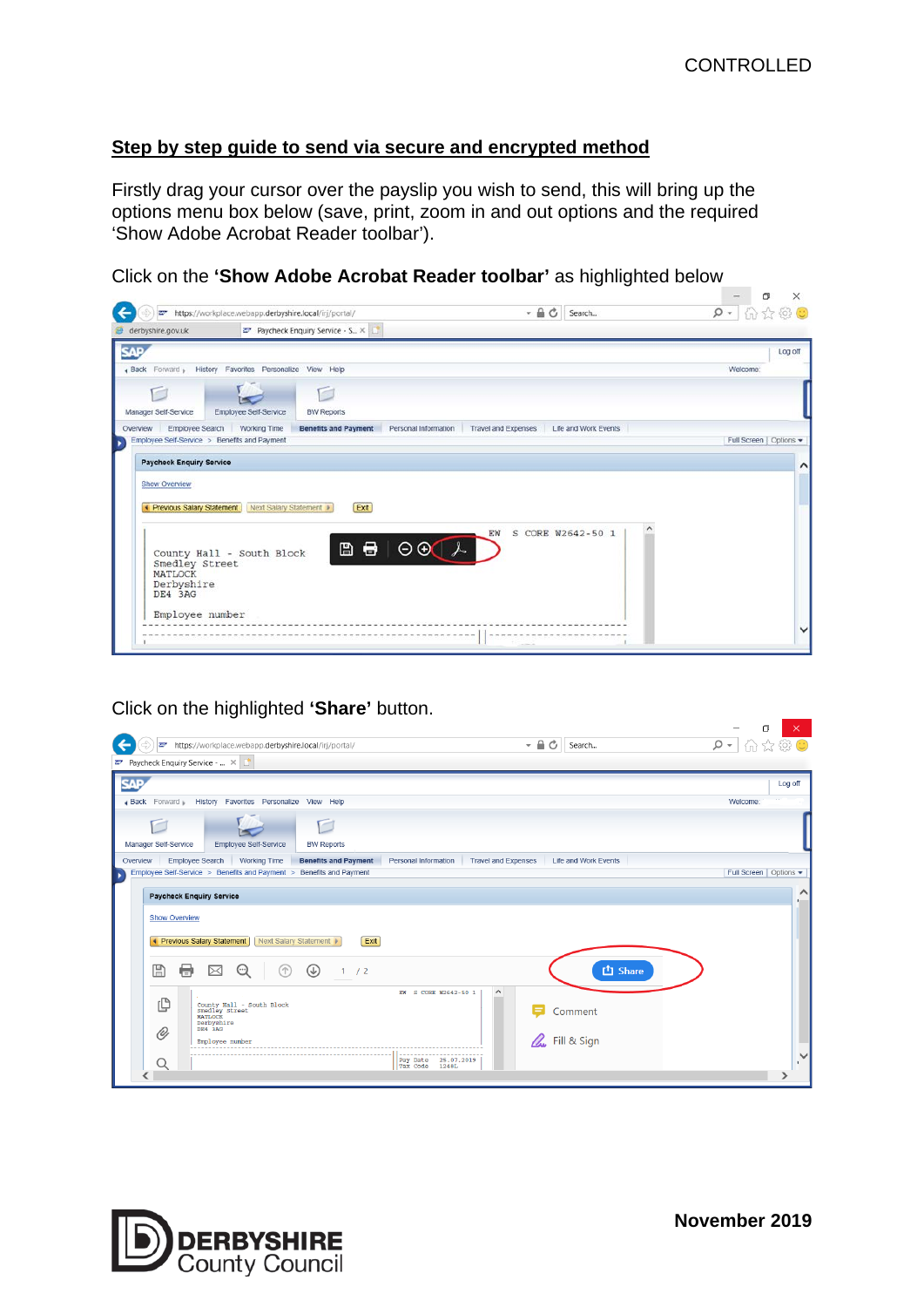You are then asked how you wish to share the payslip. Select the default email application **(Microsoft Outlook)** button and click **'Continue'** as highlighted below.

|                      |                                                                                                                                     |                                                                                                                                                                                                                                                                         |                                                                                                                   | $\times$<br>m               |
|----------------------|-------------------------------------------------------------------------------------------------------------------------------------|-------------------------------------------------------------------------------------------------------------------------------------------------------------------------------------------------------------------------------------------------------------------------|-------------------------------------------------------------------------------------------------------------------|-----------------------------|
| <b>SAP</b>           | https://workplace.webapp.derbyshire.local/irj/portal/                                                                               |                                                                                                                                                                                                                                                                         | <b>A</b><br>Ć<br>Search<br>$\mathbf{v}$                                                                           | ρ<br>$\overline{C}$         |
|                      | Paycheck Enquiry Service -  X                                                                                                       |                                                                                                                                                                                                                                                                         |                                                                                                                   |                             |
| 54                   |                                                                                                                                     |                                                                                                                                                                                                                                                                         |                                                                                                                   | Log off                     |
|                      | Back Forward History Favorites Personalize View Help                                                                                |                                                                                                                                                                                                                                                                         |                                                                                                                   | <b>Welcome: Scott Davis</b> |
| Manager Self-Service | $\sqrt{2}$<br><b>Employee Self-Service</b><br><b>BW Reports</b>                                                                     |                                                                                                                                                                                                                                                                         |                                                                                                                   |                             |
| Overview             | Employee Search<br><b>Working Time</b><br><b>Benefits and Payment</b>                                                               | Personal Information                                                                                                                                                                                                                                                    | <b>Travel and Expenses</b><br>Life and Work Events                                                                |                             |
|                      | Employee Self-Service > Benefits and Payment                                                                                        |                                                                                                                                                                                                                                                                         |                                                                                                                   | Full Screen   Options ▼     |
| کا<br>O)             | County Hall - South Block<br>Smedley Street<br>MATLOCK<br>Derbyshire<br>DE4 3AG<br>Employee number                                  |                                                                                                                                                                                                                                                                         | <b>Add Files</b><br>unknown.pdf                                                                                   | ⌒                           |
| Q                    | Totals this year<br>Gross Pay<br>NI<br>PenCont.<br>Pensionable Pav<br>Taxable pay<br>Tax<br>Mth Payments<br>Job Hrs/Miles<br>Amount | Pay Date 25.07.2019<br>Tax Code 1248L<br>Tax Period 04<br>Tax Ref 507/D1<br>It is in your interest<br>to check the<br>information on this<br>payslip, and if you<br>feel it is incorrect,<br>or if you have a query<br>contact:<br>01629 535119<br>Deductions<br>Amount | Send as Attachment<br>$\checkmark$<br>• Default email application (Microsoft<br>Outlook)<br>O Webmail<br>Continue | $\checkmark$                |
|                      | Actual Salary                                                                                                                       | Tax paid                                                                                                                                                                                                                                                                |                                                                                                                   |                             |

You are then asked if you want to send a link or send a copy. Select '**Send Copy'** and the pdf copy of your selected payslip will be added to the new e-mail.

#### **Sending via Secure Email**

Click on '**Secure Email'** tab as highlighted below. This will then change the DCC Email Security from 'Not set' to Secure Email.

| $\Box$<br>日<br>$\epsilon$                                                               | $\overline{\phantom{a}}$                         |                    |                                                                                                                                                                                                                                                                                                                                                                                                                                                                                                                                                                                                                                                                  | unknown.pdf - Message (HTML)            |                                        |                                                                                               |                             | ?国与X                                       |
|-----------------------------------------------------------------------------------------|--------------------------------------------------|--------------------|------------------------------------------------------------------------------------------------------------------------------------------------------------------------------------------------------------------------------------------------------------------------------------------------------------------------------------------------------------------------------------------------------------------------------------------------------------------------------------------------------------------------------------------------------------------------------------------------------------------------------------------------------------------|-----------------------------------------|----------------------------------------|-----------------------------------------------------------------------------------------------|-----------------------------|--------------------------------------------|
| <b>MESSAGE</b><br><b>FILE</b>                                                           | <b>INSERT</b><br><b>OPTIONS</b>                  | <b>FORMAT TEXT</b> | <b>REVIEW</b>                                                                                                                                                                                                                                                                                                                                                                                                                                                                                                                                                                                                                                                    |                                         |                                        |                                                                                               |                             |                                            |
| A<br>$\mathbf{z}$<br>Send<br>Attach<br>and Save Document                                | & Cut<br>lig Copy<br>Paste<br>S Format Painter   |                    | $\begin{array}{c c c c c c} \ast & \mathbf{A} & \mathbf{A} & \mathbf{B} & \mathbf{B} & \mathbf{B} & \mathbf{B} \\ \hline \mathbf{A} & \mathbf{A} & \mathbf{B} & \mathbf{B} & \mathbf{B} & \mathbf{B} & \mathbf{B} & \mathbf{B} \\ \mathbf{A} & \mathbf{A} & \mathbf{B} & \mathbf{B} & \mathbf{B} & \mathbf{B} & \mathbf{B} & \mathbf{B} & \mathbf{B} & \mathbf{B} \\ \mathbf{A} & \mathbf{A} & \mathbf{A} & \mathbf{B} & \$<br>$\begin{array}{cc} \text{B} & I \ \ \underline{\mathsf{U}} & \left  \frac{\mathrm{ab}}{2} \star \ \mathsf{A} \ \ \star \ \right  \equiv \ \equiv \ \equiv \ \frac{\mathrm{ac}}{2} \ \ \equiv \ \frac{\mathrm{ac}}{2} \end{array}$ | Û<br>■ ※<br>Address Check<br>Book Names | Attach Attach Signature<br>File Item * | Follow Up *<br>2<br>High Importance<br>Protect<br>$\downarrow$ Low Importance<br>$\mathbf{v}$ | Zoom                        | D,<br>View<br>Templates                    |
| EDRM                                                                                    | Clipboard<br>$\overline{\mathbb{F}_M}$           | <b>Basic Text</b>  |                                                                                                                                                                                                                                                                                                                                                                                                                                                                                                                                                                                                                                                                  | Names                                   | Include                                | Protection<br>Tags                                                                            | $\overline{\mathbb{F}_M}$ . | Zoom   My Templates<br>$\hat{\phantom{a}}$ |
| Ω                                                                                       | DCC Email Security: Not set                      |                    | <b>Secure Email</b>                                                                                                                                                                                                                                                                                                                                                                                                                                                                                                                                                                                                                                              | <b>P</b> ncrypted Email                 |                                        |                                                                                               |                             | $\times$                                   |
| <b>To</b><br>$\overline{\cdot} = \overline{\cdot}$<br>Cc<br>Send<br>Subject<br>Attached | unknown.pdf<br>$\frac{1}{2}$ unknown.pdf (24 KB) |                    |                                                                                                                                                                                                                                                                                                                                                                                                                                                                                                                                                                                                                                                                  |                                         |                                        |                                                                                               |                             |                                            |



**November 2019**